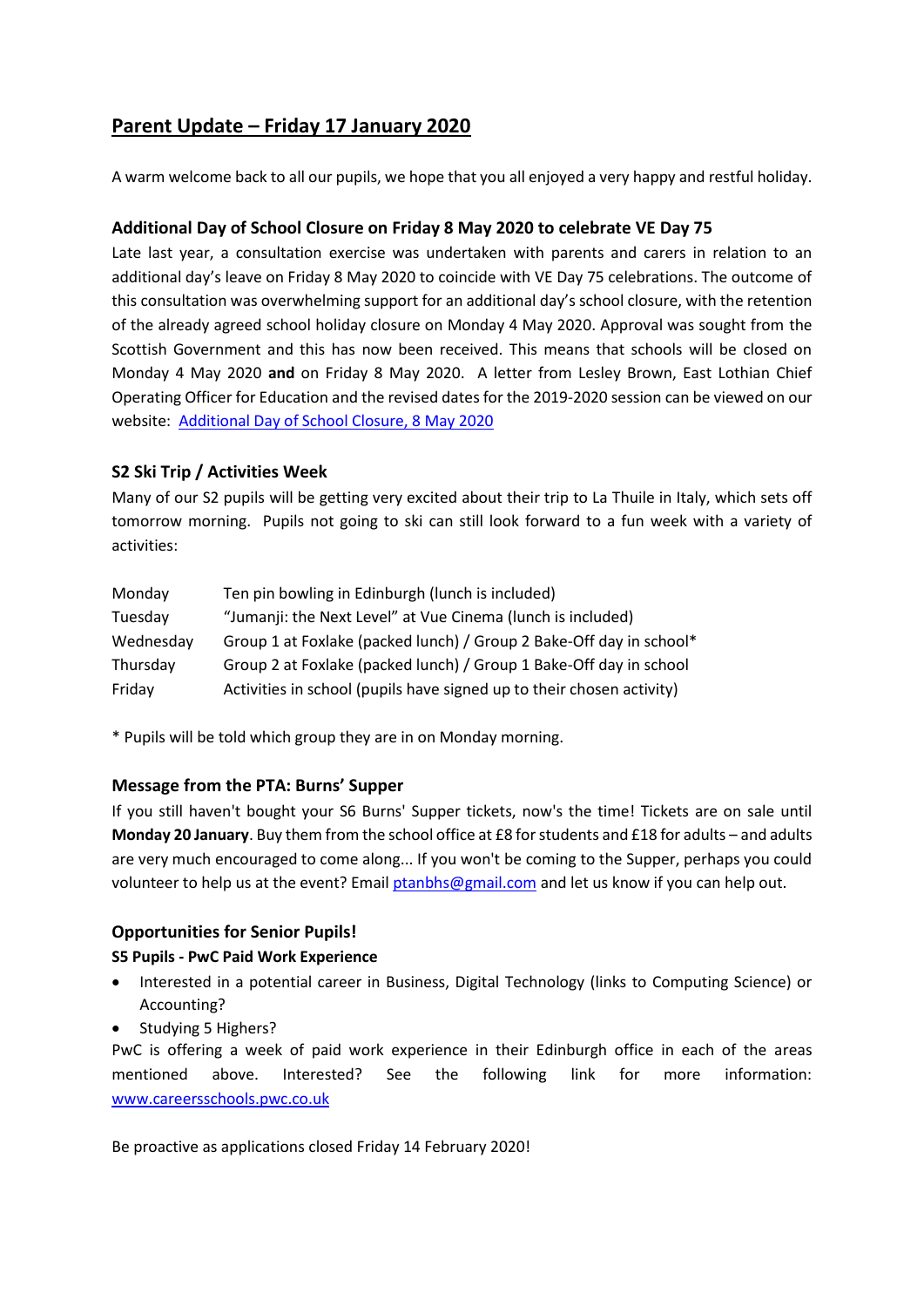#### **PwC Open Evening – Senior Students**

This event is an opportunity for pupils and parents to come along and see the PwC office space, learn more about the opportunities at PwC and meet with some of the Edinburgh team. Attending one of these office-based events will give you the chance to discover more about life at PwC. During the interactive presentation, you'll find out more about PwC, apprenticeships, degree programmes and work experience, and you'll hear from PwC people. You'll pick up lots of information about the application process. The event is on Wednesday 12 February 2020, from 5 – 7 pm in the PwC office in Edinburgh.

You must register for the event using the following link:

[http://www.careersschools.pwc.co.uk/Events/ShowEvent/Edinburgh-Schools-Office-Open-](http://www.careersschools.pwc.co.uk/Events/ShowEvent/Edinburgh-Schools-Office-Open-Event/903657)[Event/903657](http://www.careersschools.pwc.co.uk/Events/ShowEvent/Edinburgh-Schools-Office-Open-Event/903657)

#### **S5/ 6 Pupils - M&G Prudential Insight Workshop Event**

- Interested in a future career in sectors such as banking/finance, technology, marketing and business?
- In S5 or S6? (S6 pupils must not have already committed to university).

M&G Prudential is hosting an insight event to introduce pupils to the organisation and potential opportunities such as paid work experience and apprenticeships. They will be leading workshops related to the career sectors they operate in. The event is on Thursday 6 February 2020, from 12:30 – 4pm at the Cornerstone Building in Edinburgh.

Please note that pupils would be attending the event unaccompanied by a teacher and will be expected to use public transport to get there.

Interested? See Mrs Fox asap for a form as spaces are limited. First come, first served.

# **Applying for a College Course August 2020? Our careers advisers are here to help!**

Edinburgh College applications will open soon and it is important that pupils get ready to apply now. To help pupils with this process, we are running sessions every Tuesday, period 4 in the computing room. These sessions are open to S4 to S6 pupils, but S4 and S5 pupils must inform their Guidance Teacher if they want to attend.

Most of the resources we will use can be accessed at:

<https://www.edubuzz.org/careers/2017/12/06/applying-for-college-2018/>

If you are planning to apply for a college course can you please complete the short questionnaire at: <https://www.edubuzz.org/careers/2020/01/08/nbhs-college-applicants/>

Any questions, just email our careers advisers at [mick.burns@sds.co.uk](mailto:mick.burns@sds.co.uk) o[r jennifer.jones@sds.co.uk.](mailto:jennifer.jones@sds.co.uk)

# **Diphtheria, Tetanus, Polio & Men ACWY Immunisations**

All S3 pupils and some S4, S5 and S6 catch-ups have received forms for an upcoming Diphtheria, Tetanus, Polio and Men ACWY immunisations – these are now urgently required back as soon as possible.